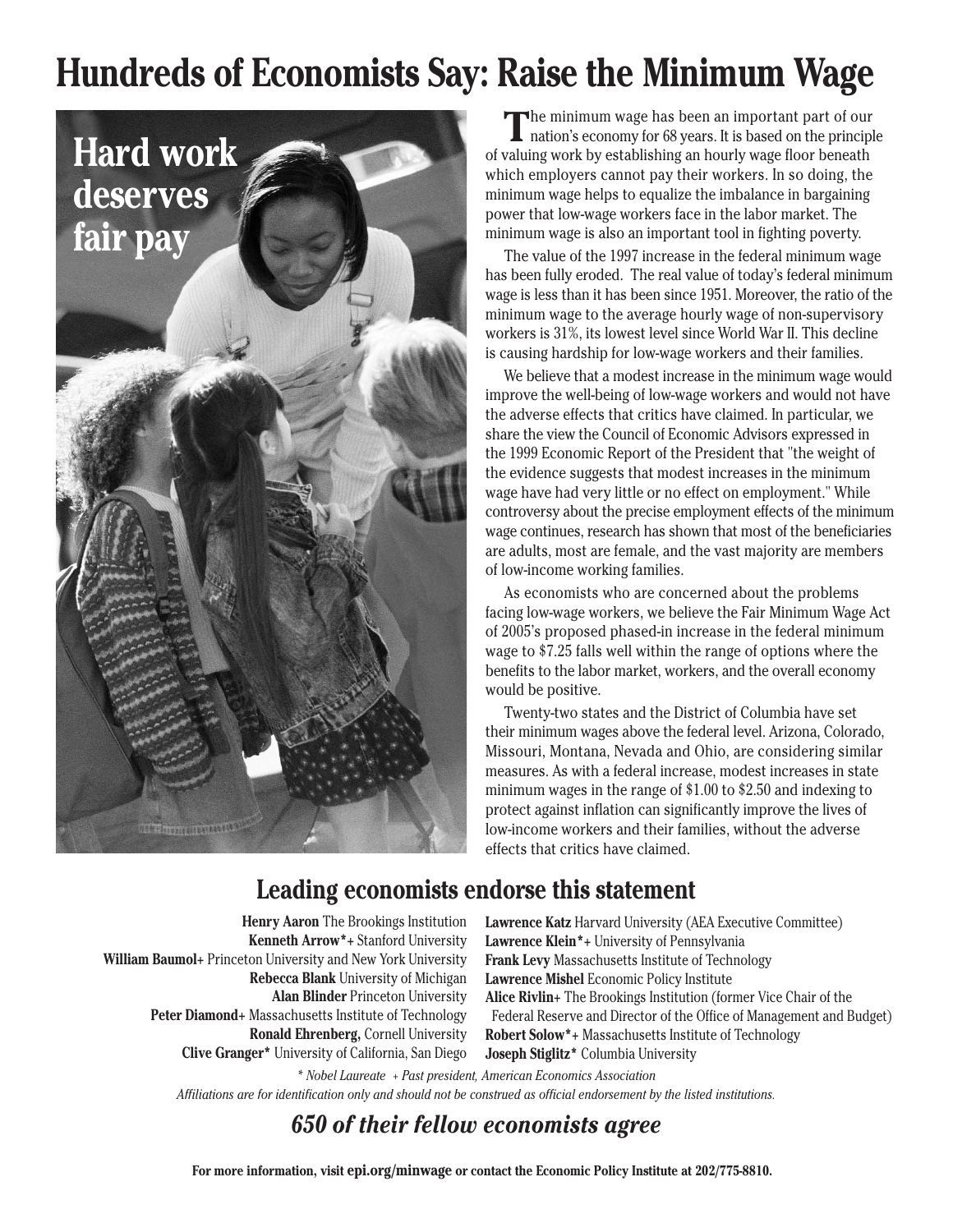## **Economists Supporting Increase in Minimum Wage**

**Katherine G. Abraham** University of Maryland ❚ **Frank Ackerman** Tufts University ❚ **F. Gerard Adams** Northeastern University ❚ **Randy Albelda** University of Massachusetts - Boston ❚ **James Albrecht** Georgetown University ❚ **Jennifer Alix-Garcia** University of Montana ❚ **Sylvia A. Allegretto** Economic Policy Institute ❚ **Beth Almeida** International Association of Machinists and Aerospace Workers ❚ **Abbas Alnasrawi** University of Vermont ❚ **Gar Alperovitz** University of Maryland - College Park ❚ **Joseph Altonji** Yale University ❚ **Nurul Aman** University of Massachusetts - Boston ❚ **Teresa L. Amott** Hobart and William Smith Colleges ❚ **Alice Amsden** Massachusetts Institute of Technology ❚ **Bernard E. Anderson** University of Pennsylvania ❚ **Robert M. Anderson** University of California - Berkeley ❚ **Bahreinian Aniss** California State University - Sacramento ❚ **Kate Antonovics** University of California - San Diego ❚ **Eileen Appelbaum** Rutgers University ❚ **David D. Arsen** Michigan State University ❚ **Michael Ash** University of Massachusetts - Amherst ❚ **Glen Atkinson** University of Nevada - Reno ❚ **Rose-Marie Avin** University of Wisconsin - Eau Claire ❚ **M.V. Lee Badgett** University of Massachusetts - Amherst ❚ **Aniss Bahreinian** Sacramento City College ❚ **Ron Baiman** Loyola University Chicago ❚ **Asatar Bair** City College of San Francisco ■ Katie Baird University of Washington - Tacoma ■ Dean Baker Center for Economic and Policy Research ■ Radhika Balakrishnan Marymount Manhattan College ❚ **Stephen E. Baldwin** KRA Corporation ❚ **Erol Balkan** Hamilton College ❚ **Jennifer Ball** Washburn University ❚ **Brad Barham** University of Wisconsin - Madison ❚ **Drucilla K. Barker** Hollins College ❚ **David Barkin** Universidad Autonoma Metropolitana ❚ **James N. Baron** Yale University ❚ **Chuck Barone** Dickinson College ❚ **Christopher B. Barrett** Cornell University ❚ **Richard Barrett** University of Montana ❚ **Laurie J. Bassi** McBassi & Company ❚ **Francis M. Bator** Harvard University ❚ **Rosemary Batt** Cornell University ❚ **Sandy Baum** Skidmore College ❚ **Amanda Bayer** Swarthmore College ❚ **Sohrab Behdad** Denison University ❚ **Peter F. Bell** State University of New York - Purchase ❚ **Dale L. Belman** Michigan State University ■ Michael Belzer Wayne State University ■ Lourdes Beneria Cornell University ■ Barbara R. Bergmann American University and University of Maryland ❚ **Eli Berman** University of California - San Diego ❚ **Alexandra Bernasek** Colorado State University ❚ **Jared Bernstein** Economic Policy Institute ❚ **Michael Bernstein** University of California - San Diego ❚ **Charles L. Betsey** Howard University ❚ **David M. Betson** University of Notre Dame ❚ **Carole Biewener** Simmons College ❚ **Sherrilyn Billger** Illinois State University ❚ **Richard E. Bilsborrow** University of North Carolina - Chapel Hill ❚ **Cyrus Bina** University of Minnesota - Morris ❚ **Melissa Binder** University of New Mexico ❚ **L. Josh Bivens** Economic Policy Institute ❚ **Stanley Black** University of North Carolina - Chapel Hill ❚ **Ron Blackwell** AFL - CIO ❚ **Margaret Blair** Vanderbilt University Law School ❚ **Gail Blattenberger** University of Utah ❚ **Robert A. Blecker** American University ❚ **Barry Bluestone** Northeastern University ❚ **Peter Bohmer** Evergreen State College ❚ **David Boldt** State University of West Georgia ❚ **Roger E. Bolton** Williams College ❚ **James F. Booker** Siena College ❚ **Jeff Bookwalter** University of Montana ❚ **Barry Bosworth** The Brookings Institution ❚ **Heather Boushey** Center for Economic and Policy Research ❚ **Roger Even Bove** West Chester University ❚ **Samuel Bowles** Santa Fe Institute ❚ **James K. Boyce** University of Massachusetts - Amherst ❚ **Ralph Bradburd** Williams College ❚ **Michael E. Bradley** University of Maryland - Baltimore County ❚ **Elissa Braunstein** Colorado State University ❚ **David Breneman** University of Virginia ❚ **Mark Brenner** Labor Notes Magazine ❚ **Vernon M. Briggs** Cornell University ❚ **Byron W. Brown** Michigan State University ❚ **Christopher Brown** Arkansas State University ❚ **Clair Brown** University of California - Berkeley ❚ **Philip H. Brown** Colby College ❚ **Michael Brun** Illinois State University ❚ **Neil H. Buchanan** Rutgers School of Law and New York University School of Law ❚ **Robert Buchele** Smith College ❚ **Stephen Buckles** Vanderbilt University ❚ **Stephen V. Burks** University Of Minnesota - Morris ❚ **Joyce Burnette** Wabash College ❚ **Paul D. Bush** California State University - Fresno ❚ **Alison Butler** Wilamette University ❚ **Antonio G. Callari** Franklin and Marshall College ❚ **Al Campbell** University of Utah ❚ **James Campen** University of Massachusetts - Boston ❚ **Maria Cancian** University of Wisconsin - Madison ❚ **Paul Cantor** Norwalk Community College ❚ **Anthony Carnevale** National Center on Education and the Economy ❚ **Jeffrey P. Carpenter** Middlebury College ❚ **Francoise Carre** University of Massachusetts - Boston ❚ **Michael J. Carter** University of Massachusetts - Lowell ❚ **Susan B. Carter** University of California - Riverside ❚ **Karl E. Case** Wellesley College ❚ **J. Dennis Chasse** State University of New York - Brockport ❚ **Howard Chernick** Hunter College, City University of New York ❚ **Robert Cherry** Brooklyn College - City University of New York ❚ **Graciela Chichilnisky** Columbia University ❚ **Lawrence Chimerine** Radnor International Consulting, Inc. ❚ **Menzie D. Chinn** University of Wisconsin - Madison ❚ **Charles R. Chittle** Bowling Green State University **■ Kimberly Christensen** State University of New York - Purchase ■ Richard D. Coe New College of Florida ■ Robert M. **Coen** Northwestern University ❚ **Steve Cohn** Knox College ❚ **Rachel Connelly** Bowdoin College ❚ **Karen Smith Conway** University of New Hampshire ❚ **Patrick Conway** University of North Carolina - Chapel Hill ❚ **David R. Cormier** West Virginia University ❚ **James V. Cornehls** University of Texas - Arlington ❚ **Richard R. Cornwall** Middlebury College ❚ **Paul N. Courant** University of Michigan - Ann Arbor ❚ **James R. Crotty** University of Massachusetts - Amherst ❚ **James M. Cypher** California State University - Fresno ❚ **Douglas Dalenberg** University of Montana ❚ **Herman E. Daly** University of Maryland ■ Anita Dancs National Priorities Project ■ Nasser Daneshvary University of Nevada - Las Vegas ■ David Danning University of Massachusetts - Boston ❚ **Sheldon Danziger** University of Michigan - Ann Arbor ❚ **Jane D'Arista** Financial Markets Center ❚ **Paul Davidson** The New School for Social Research ❚ **Jayne Dean** Wagner College ❚ **Gregory E. DeFreitas** Hofstra University ❚ **Bradford DeLong** University of California - Berkeley ❚ **James G. Devine** Loyola Marymount College ❚ **Ranjit S. Dighe** State University of New York - Oswego ❚ **John DiNardo** University of Michigan - Ann Arbor ❚ **Randall Dodd** Financial Policy Forum ❚ **Peter B. Doeringer** Boston University ❚ **Peter Dorman** Evergreen State College ❚ **Robert Drago** Pennsylvania State University ❚ **Laura Dresser** University of Wisconsin ❚ **Richard B. Du Boff** Bryn Mawr College ❚ **Arindrajit Dube** University of California - Berkeley ❚ **Marie Duggan** Keene State College ❚ **Lloyd J. Dumas** University of Texas - Dallas ❚ **Christopher Dunn** Earth and Its People Foundation ❚ **Steven N. Durlauf** University of Wisconsin - Madison ❚ **Amitava K. Dutt** University of Notre Dame ❚ **Jan Dutta** Rutgers University ❚ **Gary A. Dymski** University of California - Riverside ❚ **Peter J. Eaton** University of Missouri - Kansas City ❚ **Fritz Efaw** University of Tennessee - Chattanooga ❚ **Catherine S. Elliott** New College of Florida ■ Richard W. England University of New Hampshire ■ Ernie Englander George Washington University ■ Gerald Epstein University of Massachusetts -Amherst ❚ **Sharon J. Erenburg** Eastern Michigan University ❚ **Susan L. Ettner** University of California - Los Angeles ❚ **Linda Ewing** United Auto Workers ❚ **Colleen A. Fahy** Assumption College ❚ **Loretta Fairchild** Nebraska Wesleyan University ❚ **David Fairris** University of California - Riverside ❚ **Warren E. Farb** International Capital Mobility Domestic Investment ❚ **Martin Farnham** University of Victoria ❚ **Jeff Faux** Economic Policy Institute ❚ **Sasan Fayazmanesh** California State University - Fresno ❚ **Rashi Fein** Harvard Medical School ❚ **Robert M. Feinberg** American University ❚ **Susan F. Feiner** University of Southern Maine ❚ **Marshall Feldman** University of Rhode Island ❚ **Marianne A. Ferber** University of Illinois - Urbana - Champaign ❚ **William D. Ferguson** Grinnell College ❚ **Rudy Fichtenbaum** Wright State University ❚ **Deborah M. Figart** Richard Stockton College ❚ **Bart D. Finzel** University of Min-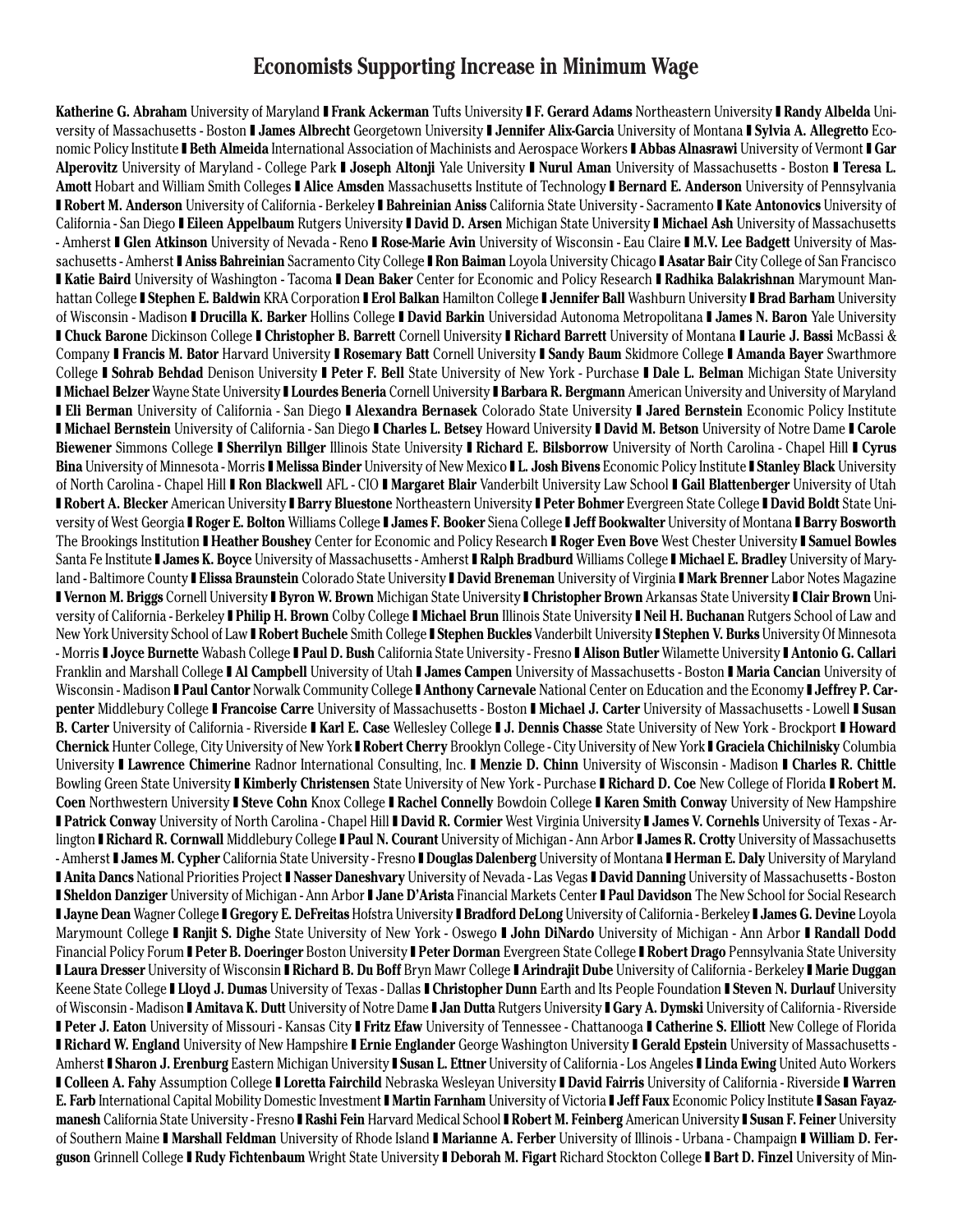nesota - Morris ❚ **Lydia Fischer** United Auto Workers, retired ❚ **Peter Fisher** University of Iowa ❚ **John Fitzgerald** Bowdoin College ❚ **Sean Flaherty** Franklin and Marshall College ❚ **Kenneth Flamm** University of Texas - Austin ❚ **Maria S. Floro** American University ❚ **Nancy Folbre** University of Massachusetts - Amherst ❚ **Christina M. Fong** Carnegie Mellon University ❚ **Catherine Forman** Quinnipiac University ❚ **Harold A. Forman** United Food and Commercial Workers ❚ **Mathew Forstater** University of Missouri - Kansas City ❚ **Liana Fox** Economic Policy Institute ❚ **Donald G. Freeman** Sam Houston State University ❚ **Gerald Friedman** University of Massachusetts - Amherst ❚ **Sheldon Friedman** AFL - CIO ❚ **Alan Frishman** Hobart and William Smith Colleges ❚ **Scott T. Fullwiler** Wartburg College ❚ **Kevin Furey** Chemeketa Community College ❚ **Jason Furman** New York University ❚ **David Gabel** Queens College ❚ **James K. Galbraith** University of Texas - Austin ❚ **Monica Galizzi** University of Massachusetts - Lowell ❚ **David E. Gallo** California State University - Chico ❚ **Byron Gangnes** University of Hawaii - Manoa ❚ **Irwin Garfinkel** Columbia University ❚ **Rob Garnett** Texas Christian University ❚ **Garance Genicot** Georgetown University ❚ **Christophre Georges** Hamilton College ❚ **Malcolm Getz** Vanderbilt University ❚ **Teresa Ghilarducci** University of Notre Dame ❚ **Karen J. Gibson** Portland State University ❚ **Richard J. Gilbert** University of California - Berkeley ❚ **Helen Lachs Ginsburg** Brooklyn College - City University of New York ❚ **Herbert Gintis** University of Massachusetts - Amherst ❚ **Neil Gladstein** International Association of Machinists and Aerospace Workers ❚ **Amy Glasmeier** Penn State University ❚ **Norman J. Glickman** Rutgers University ❚ **Robert Glover** University of Texas - Austin ■ Arthur S. Goldberger University of Wisconsin - Madison ■ Lonnie Golden Penn State University - Abington College ■ Dan Goldhaber University of Washington ❚ **Marshall I. Goldman** Wellesley College ❚ **Steven M. Goldman** University of California - Berkeley ❚ **William W. Goldsmith** Cornell University ❚ **Donald Goldstein** Allegheny College ❚ **Nance Goldstein** University of Southern Maine ❚ **Nick Gomersall** Luther College ❚ **Eban S. Goodstein** Lewis and Clark College ❚ **Neva Goodwin** Tufts University ❚ **Roger Gordon** University of California - San Diego ❚ **Peter Gottschalk** Boston College ❚ **Elise Gould** Economic Policy Institute ❚ **Harvey Gram** Queens College, City University of New York ❚ **Jim Grant** Lewis & Clark College ❚ **Ulla Grapard** Colgate University ❚ **Daphne Greenwood** University of Colorado - Colorado Springs ❚ **Karl Gregory** Oakland University ❚ **Christopher Gunn** Hobart and William Smith Colleges ❚ **Steven C. Hackett** Humboldt State University ❚ **Joseph E. Harrington** Johns Hopkins University ❚ **Douglas N. Harris** Florida State University ❚ **Jonathan M. Harris** Tufts University ❚ **Martin Hart-Landsberg** Lewis & Clark College ❚ **Robert Haveman** University of Wisconsin - Madison ❚ **Sue Headlee** American University ❚ **Carol E. Heim** University of Massachusetts - Amherst ❚ **James Heintz** University of Massachusetts - Amherst ❚ **Paul A. Heise** Lebanon Valley College ❚ **Susan Helper** Case Western Reserve University ❚ **John F. Henry** University of Missouri - Kansas City ❚ **Barry Herman** The New School ❚ **Edward S. Herman** University of Pennsylvania ❚ **Guillermo E. Herrera** Bowdoin College ❚ **Joni Hersch** Vanderbilt University Law School ❚ **Thomas Hertel** Purdue University ❚ **Steven Herzenberg** Keystone Research Center ❚ **Donald D. Hester** University of Wisconsin - Madison ■ Gillian Hewitson Franklin and Marshall College ■ Bert G. Hickman Stanford University ■ Marianne T. Hill Center for Policy Research and Planning ■ Martha S. Hill University of Michigan - Ann Arbor ■ Michael G. Hillard University of Southern Maine ■ Rod Hissong University of Texas - Arlington ■ P. Sai-Wing Ho University of Denver ■ **Emily P. Hoffman** Western Michigan University ■ Harry J. Holzer Georgetown University and Urban Institute ❚ **Marjorie Honig** Hunter College, City University of New York ❚ **Barbara E. Hopkins** Wright State University ❚ **Mark R. Hopkins** Gettysburg College ❚ **Ann Horowitz** University of Florida ❚ **Ismael Hossein-Zadeh** Drake University ❚ **Charles W. Howe** University of Colorado - Boulder ❚ **Candace Howes** Connecticut College ❚ **Frank M. Howland** Wabash College ❚ **David C. Huffman** Bridgewater College ❚ **Saul H. Hymans** University of Michigan - Ann Arbor ❚ **Frederick S. Inaba** Washington State University ❚ **Alan G. Isaac** American University ❚ **Doreen Isenberg** University of Redlands ❚ **Jonathan Isham** Middlebury College ❚ **Sanford M. Jacoby** University of California - Los Angeles ❚ **Robert G. James** California State University - Chico ❚ **Kenneth P. Jameson** University of Utah ❚ **Russell A. Janis** University of Massachusetts - Amherst ❚ **Elizabeth J. Jensen** Hamilton College ❚ **Pascale Joassart** University of Massachusetts - Boston ❚ **Jerome Joffe** St. John's University ❚ **Laurie Johnson** University of Denver ❚ **William Johnson** Arizona State University ❚ **Lawrence D. Jones** University of British Columbia ❚ **Alexander J. Julius** New York University ❚ **Bernard Jump** Syracuse University ❚ **Fadhel Kaboub** Drew University ❚ **Shulamit Kahn** Boston University ❚ **Linda Kamas** Santa Clara University ❚ **Sheila B. Kamerman** Columbia University ❚ **John Kane** State University of New York - Oswego ❚ **Billie Kanter** California State University - Chico ❚ **J.K. Kapler** University of Massachusetts - Boston ❚ **Roger T. Kaufman** Smith College ❚ **David E. Kaun** University of California - Santa Cruz ❚ **Thomas A. Kemp** University of Wisconsin - Eau Claire ❚ **Peter B. Kenen** Princeton University ❚ **Farida C. Khan** University of Wisconsin - Parkside ❚ **Kwan S. Kim** University of Notre Dame ❚ **Marlene Kim** University of Massachusetts - Boston ❚ **Christopher T. King** University of Texas - Austin ❚ **Mary C. King** Portland State University ❚ **Lori G. Kletzer** University of California - Santa Cruz ❚ **Janet T. Knoedler** Bucknell University ❚ **Tim Koechlin** Vassar College ❚ **Andrew I. Kohen** James Madison University ❚ **Denise Eby Konan** University of Hawaii - Manoa ❚ **Ebru Kongar** Dickinson College ❚ **James Konow** Loyola Marymount University ❚ **Krishna Kool** University of Rio Grande ❚ **Douglas Koritz** Buffalo State College ❚ **Daniel J. Kovenock** Purdue University ❚ **Kate Krause** University of New Mexico ❚ **Vadaken N. Krishnan** Bowling Green State University ❚ **Douglas Kruse** Rutgers University ❚ **David Laibman** Brooklyn College - City University of New York ❚ **Robert M. La-Jeunesse** University of Newcastle ❚ **Kevin Lang** Boston University ❚ **Catherine Langlois** Georgetown University ❚ **Mehrene Larudee** DePaul University ❚ **Gary A. Latanich** Arkansas State University ❚ **Robert Z. Lawrence** Harvard University - Kennedy School of Government ❚ **Daniel Lawson** Drew University ❚ **William Lazonick** University of Massachusetts - Lowell ❚ **Joelle J. Leclaire** Buffalo State College ❚ **Frederic S. Lee** University of Missouri - Kansas City ❚ **Marvin Lee** San Jose State University ❚ **Sang-Hyop Lee** University of Hawaii - Manoa ❚ **Woojin Lee** University of Massachusetts - Amherst ■ **Thomas D. Legg** University of Minnesota ■ **J. Paul Leigh** University of California - Davis ■ Charles Levenstein University of Massachusetts - Lowell ■ Margaret C. Levenstein University of Michigan - Ann Arbor ■ Henry M. Levin Columbia University ■ Herbert S. Levine University of Pennsylvania ■ Mark Levinson Economic Policy Institute ■ Oren M. Levin-Waldman Metropolitan College of New York ■ Mark K. Levitan Community Service Society of New York ❚ **Stephen Levy** Center for Continuing Study of California Economy ❚ **Arthur Lewbel** Boston College ❚ **Lynne Y. Lewis** Bates College ❚ **David L. Lindauer** Wellesley College ❚ **Victor D. Lippit** University of California - Riverside ❚ **Pamela J. Loprest** Urban Institute ❚ **Richard Lotspeich** Indiana State University ❚ **Michael C. Lovell** Wesleyan University ❚ **Milton Lower** Retired Senior Economist, US House of Representatives ❚ **Stephanie Luce** University of Massachusetts - Amherst ❚ **Robert Lucore** United American Nurses ❚ **Jens Otto Ludwig** Georgetown University ❚ **Dan Luria** Michigan Manufacturing Technology Center ❚ **Devon Lynch** University of Denver ❚ **Lisa M. Lynch** Tufts University ❚ **Robert G. Lynch** Washington College ❚ **Catherine Lynde** University of Massachusetts - Boston ❚ **Arthur MacEwan** University of Massachusetts - Boston ❚ **Hasan MacNeil** California State University - Chico ■ Allan MacNeill Webster University ■ Craig R. MacPhee University of Nebraska - Lincoln ■ Diane J. Macunovich University of Redlands ■ Janice F. **Madden** University of Pennsylvania ❚ **Mark H. Maier** Glendale Community College ❚ **Thomas N. Maloney** University of Utah ❚ **Jay R. Mandle** Colgate University ❚ **Andrea Maneschi** Vanderbilt University ❚ **Garth Mangum** University of Utah ❚ **Catherine L. Mann** Brandeis University ❚ **Don Mar** San Fran-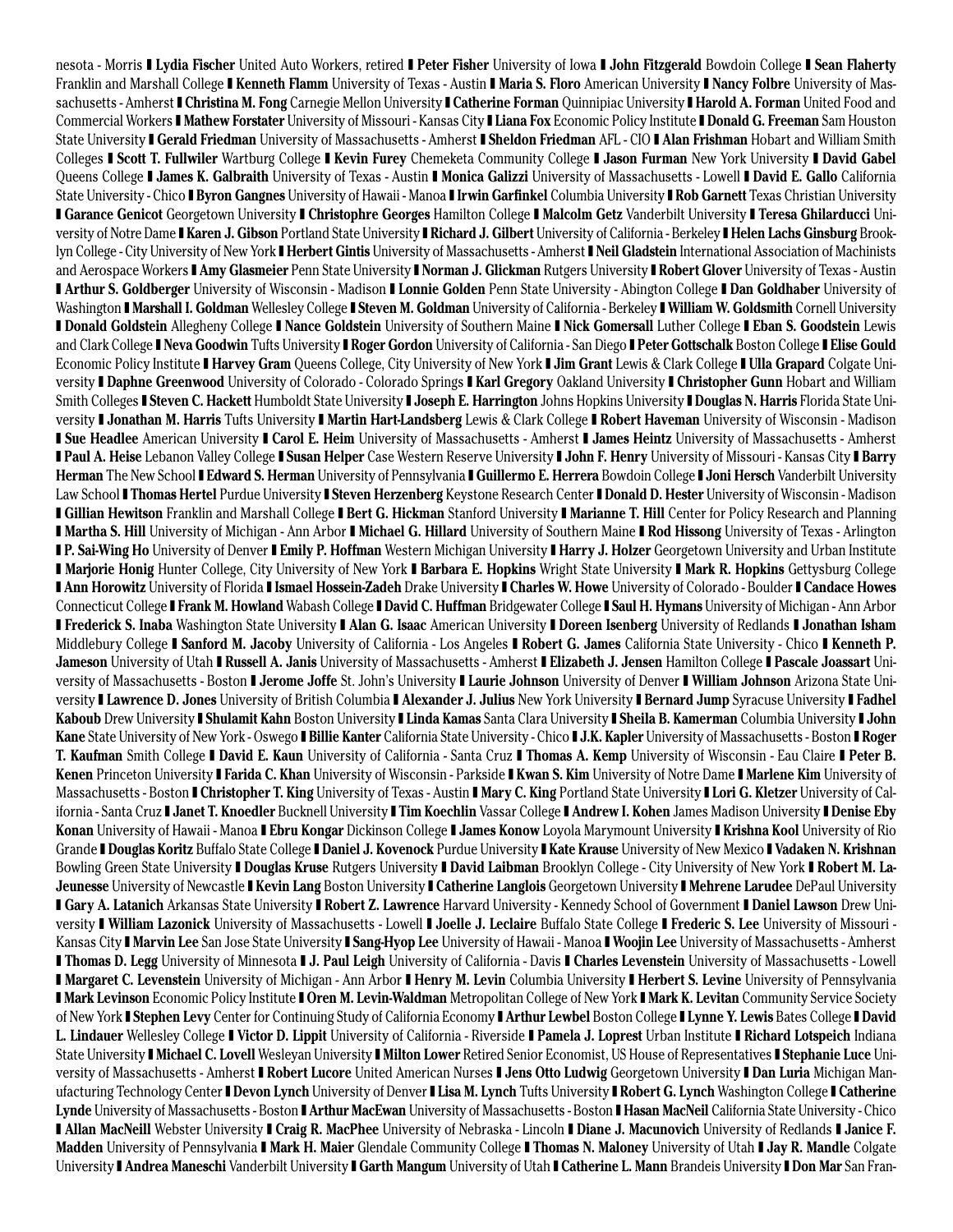cisco State University ❚ **Dave E. Marcotte** University of Maryland - Baltimore County ❚ **Robert A. Margo** Boston University ❚ **Ann R. Markusen** University of Minnesota - Twin Cities **Ray Marshall** University of Texas LBJ School of Public Affairs ❚ **Stephen Martin** Purdue University ❚ **Patrick L. Mason** Florida State University ❚ **Thomas Masterson** Westfield State College ❚ **Julie A. Matthaei** Wellesley College ❚ **Peter Hans Matthews** Middlebury College ❚ **Anne Mayhew** University of Tennessee - Knoxville ❚ **Alan K. McAdams** Cornell University ❚ **Timothy D. McBride** St. Louis University School of Public Health ❚ **Elaine McCrate** University of Vermont ❚ **Kate McGovern** Springfield College ❚ **Richard D. McGrath** Armstrong Atlantic State University ❚ **Richard McIntyre** University of Rhode Island ❚ **Hannah McKinney** Kalamazoo College ❚ **Judith Record McKinney** Hobart and William Smith Colleges ❚ **Andrew McLennan** University of Sydney ❚ **Charles W. McMillion** MBG Information Services ❚ **Ellen Meara** Harvard Medical School ❚ **Martin Melkonian** Hofstra University ❚ **Jo Beth Mertens** Hobart and William Smith Colleges ❚ **Peter B. Meyer** University of Louisville and Northern Kentucky University ❚ **Thomas R. Michl** Colgate University ❚ **Edward Miguel** University of California - Berkeley ❚ **William Milberg** The New School ❚ **John A. Miller** Wheaton College ❚ **S.M. Miller** Cambridge Institute and Boston University ❚ **Jerry Miner** Syracuse University ❚ **Daniel J.B. Mitchel** University of California - Los Angeles ❚ **Edward B. Montgomery** University of Maryland ❚ **Sarah Montgomery** Mount Holyoke College ❚ **Robert E. Moore** Georgia State University ❚ **Barbara A. Morgan** Johns Hopkins University ❚ **John R. Morris** University of Colorado - Denver ❚ **Monique Morrissey** Economic Policy Institute ❚ **Lawrence B. Morse** North Carolina A&T State University ❚ **Saeed Mortazavi** Humboldt State University ❚ **Fred Moseley** Mount Holyoke College ❚ **Philip I. Moss** University of Massachusetts - Lowell ❚ **Tracy Mott** University of Denver ❚ **Steven D. Mullins** Drury University ❚ **Alicia H. Munnell** Boston College ❚ **Richard J. Murnane** Harvard University ❚ **Matthew D. Murphy** Gainesville State College ❚ **Michael Murray** Bates College ❚ **Peggy B. Musgrave** University of California - Santa Cruz ❚ **Richard A. Musgrave** Harvard University ❚ **Ellen Mutari** Richard Stockton College ❚ **Sirisha Naidu** Wright State University ❚ **Michele Naples** The College of New Jersey ❚ **Tara Natarajan** St. Michael's College ❚ **Julie A. Nelson** Tufts University ❚ **Reynold F. Nesiba** Augustana College ❚ **Donald A. Nichols** University of Wisconsin - Madison ❚ **Eric Nilsson** California State University - San Bernardino ❚ **Laurie Nisonoff** Hampshire College ❚ **Emily Northrop** Southwestern University ❚ **Bruce Norton** San Antonio College ❚ **Stephen A. O'Connell** Swarthmore College ❚ **Mehmet Odekon** Skidmore College ❚ **Paulette Olson** Wright State University ❚ **Paul Ong** University of California - Los Angeles ❚ **Van Doorn Ooms** Committee for Economic Development ❚ **Jonathan M. Orszag** Competition Policy Associates, Inc. ❚ **Paul Osterman** Massachusetts Institute of Technology ❚ **Shaianne T. Osterreich** Ithaca College ❚ **Rudolph A. Oswald** George Meany Labor Studies Center ❚ **Spencer J. Pack** Connecticut College ❚ **Arnold Packer** Johns Hopkins University ❚ **Dimitri B. Papadimitriou** The Levy Economic Institute of Bard College ❚ **James A. Parrott** Fiscal Policy Institute ❚ **Manuel Pastor** University of California - Santa Cruz ❚ **Eva A. Paus** Mount Holyoke College ❚ **Jim Peach** New Mexico State University ❚ **M. Stephen Pendleton** Buffalo State College ❚ **Michael Perelman** California State University - Chico ❚ **Kenneth Peres** Communications Workers of America ❚ **George L. Perry** The Brookings Institution ❚ **Joseph Persky** University of Illinois - Chicago ❚ **Karen A. Pfeifer** Smith College ❚ **Bruce Pietrykowski** University of Michigan - Dearborn ❚ **Michael J. Piore** Massachusetts Institute of Technology ❚ **Karen R. Polenske** Massachusetts Institute of Technology ❚ **Robert Pollin** University of Massachusetts - Amherst ❚ **Marshall Pomer** Macroeconomic Policy Institute ❚ **Tod Porter** Youngstown State University ❚ **Shirley L. Porterfield** University of Missouri - St. Louis ❚ **Michael J. Potepan** San Francisco State University ❚ **Marilyn Power** Sarah Lawrence College ❚ **Thomas Power** University of Montana ❚ **Robert E. Prasch** Middlebury College ❚ **Mark A. Price** Keystone Research Center ❚ **Jean L. Pyle** University of Massachusetts - Lowell ■ Paddy Quick St. Francis College ■ John M. Quigley University of California - Berkeley ■ Willard W. Radell, Jr. Indiana University of Pennsylvania ■ Fredric Raines Washington University in St. Louis ■ Steven Raphael University of California - Berkeley ■ Salim Rashid University of Illinois - Urbana - Champaign ❚ **Wendy L. Rayack** Wesleyan University ❚ **Randall Reback** Barnard College, Columbia University ❚ **Robert Rebelein** Vassar College ❚ **James B. Rebitzer** Case Western Reserve University ❚ **Daniel I. Rees** University of Colorado - Denver ❚ **Michael Reich** University of California - Berkeley ❚ **Robert B. Reich** University of California - Berkeley ❚ **Cordelia Reimers** Hunter College and The Graduate Center - City University of New York ❚ **Donald Renner** Minnesota State University - Mankato ❚ **Trudi Renwick** Fiscal Policy Institute ❚ **Andrew Reschovsky** University of Wisconsin - Madison ❚ **Lee A. Reynis** University of New Mexico ❚ **Daniel Richards** Tufts University ❚ **Bruce Roberts** University of Southern Maine ❚ **Barbara J. Robles** Arizona State University ❚ **John Roche** St. John Fisher College ❚ **Charles P. Rock** Rollins College ❚ **William M. Rodgers III** Rutgers University ❚ **Dani Rodrik** Harvard University ❚ **John E. Roemer** Yale University ❚ **William O. Rohlf** Drury University ❚ **Gerard Roland** University of California - Berkeley ❚ **Frank Roosevelt** Sarah Lawrence College ❚ **Jaime Ros** University of Notre Dame ❚ **Nancy E. Rose** California State University - San Bernardino ❚ **Howard F. Rosen** Trade Adjustment Assistance Coalition ❚ **Joshua L. Rosenbloom** University of Kansas ❚ **William W. Ross** Fu Associates, Ltd. ❚ **Roy J. Rotheim** Skidmore College ❚ **Jesse Rothstein** Princeton University ❚ **Geoffrey Rothwell** Stanford University ❚ **Joydeep Roy** Economic Policy Institute ❚ **David Runsten** Community Alliance with Family Farmers ❚ **Lynda Rush** California State Polytechnic University - Pomona ❚ **Gregory M. Saltzman** Albion College and the University of Michigan ❚ **Sydney Saltzman** Cornell University ❚ **Dominick Salvatore** Fordham University ❚ **Blair Sandler** San Francisco, California ❚ **Daniel E. Saros** Valparaiso University ❚ **Michael Sattinger** University at Albany ❚ **Dawn Saunders** Castleton State College ❚ **Larry Sawers** American University ❚ **Max Sawicky** Economic Policy Institute ❚ **Peter V. Schaeffer** West Virginia University ❚ **William C. Schaniel** University of West Georgia ❚ **A. Allan Schmid** Michigan State University ❚ **Stephen J. Schmidt** Union College ❚ **John Schmitt** Center for Economic and Policy Research ❚ **Juliet B. Schor** Boston College ❚ **C. Heike Schotten** University of Massachusetts - Boston ❚ **Eric A. Schutz** Rollins College ❚ **Elliot Sclar** Columbia University ❚ **Allen J. Scott** University of California - Los Angeles ❚ **Bruce R. Scott** Harvard Business School ❚ **Robert Scott** Economic Policy Institute ❚ **Stephanie Seguino** University of Vermont ❚ **Laurence Seidman** University of Delaware ❚ **Janet Seiz** Grinnell College ❚ **Willi Semmler** The New School ❚ **Mina Zeynep Senses** Johns Hopkins University ❚ **Jean Shackelford** Bucknell University ❚ **Harry G. Shaffer** University of Kansas ❚ **Sumitra Shah** St. John's University ❚ **Robert J. Shapiro** Sonecon LLC ❚ **Mohammed Sharif** University of Rhode Island ❚ **Lois B. Shaw** Institute for Women's Policy Research ❚ **Heidi Shierholz** University of Toronto ❚ **Deep Shikha** College of St. Catherine ❚ **Richard L. Shirey** Siena College ❚ **Steven Shulman** Colorado State University ❚ **Laurence Shute** California State Polytechnic University - Pomona ❚ **Stephen J. Silvia** American University ❚ **Michael E. Simmons** North Carolina A&T State University ❚ **Margaret C. Simms** Joint Center for Political and Economic Studies ❚ **Chris Skelley** Rollins College ❚ **Max J. Skidmore** University of Missouri - Kansas City ❚ **Peter Skott** University of Massachusetts - Amherst ❚ **Courtenay M. Slater** Arlington, Virginia ❚ **Timothy M. Smeeding** Syracuse University ❚ **Janet Spitz** College of Saint Rose ❚ **William Spriggs** Howard University ❚ **James L. Starkey** University of Rhode Island ❚ **Martha A. Starr** American University ❚ **Howard Stein** University of Michigan - Ann Arbor ❚ **Mary Huff Stevenson** University of Massachusetts - Boston ❚ **James B. Stewart** Pennsylvania State University ❚ **Jeffrey Stewart** Northern Kentucky University ❚ **Robert J. Stonebraker** Winthrop University ❚ **Michael Storper** University of California - Los Angeles ❚ **Diana Strassmann** Rice University ❚ **Cornelia J. Strawser** Consultant ❚ **Frederick R. Strobel**